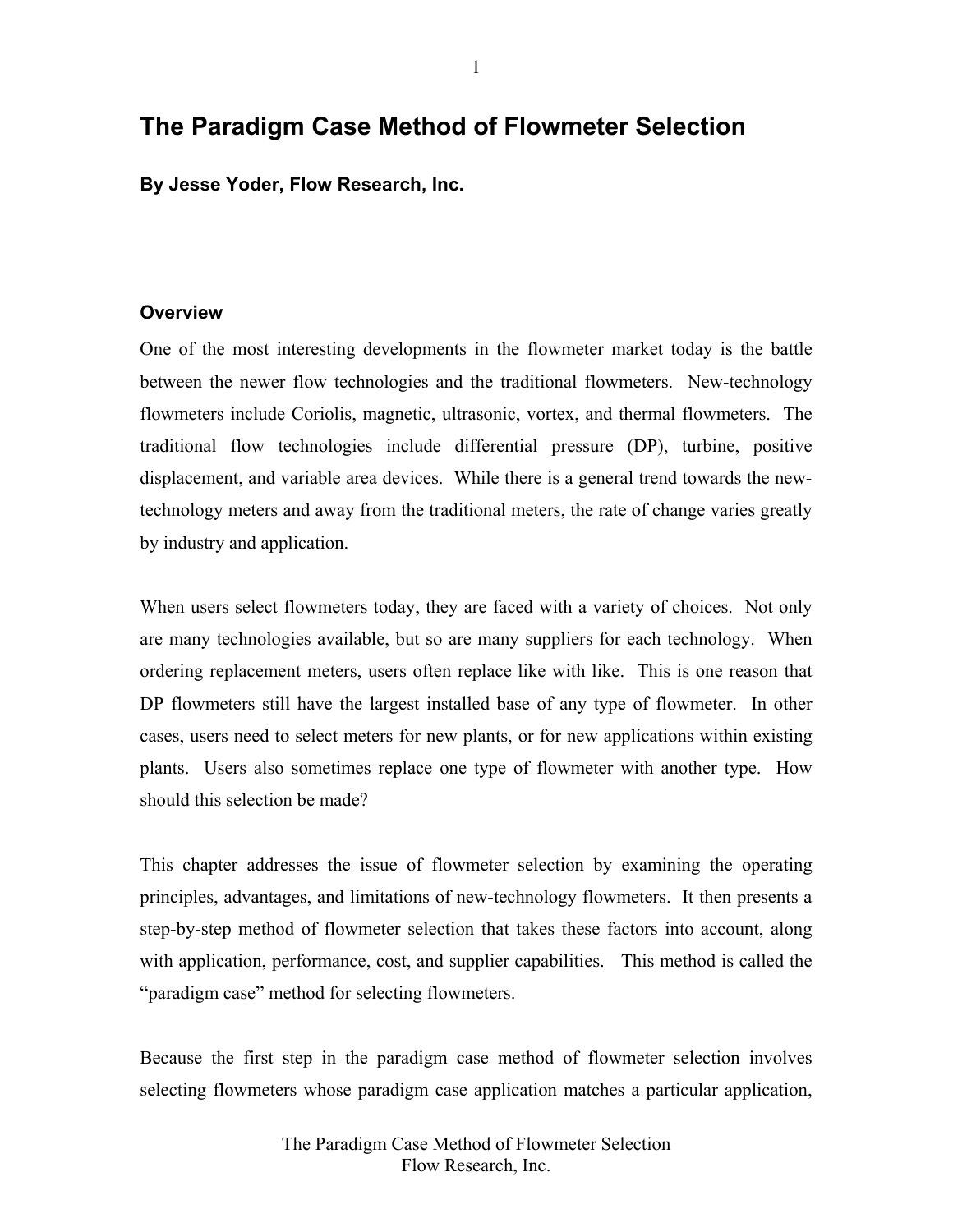the paradigm case application is identified for each type of flowmeter. A "paradigm case" application is one in which the conditions are optimal for the operation of that type of flowmeter. The paradigm case application for each flowmeter type is determined by the physical principle by which the flowmeter senses flow.

## **New-Technology Flowmeters**

New-technology flowmeters are so-called because they represent technologies that have been introduced more recently than differential pressure flowmeters. Most of the newtechnology flowmeters came into industrial use in the 1960s and 1970s, while the history of differential pressure flowmeters goes back to the early 1900s. Each new-technology flowmeter is based on a different physical principle, and represents a unique approach to flow measurement.

New-technology flowmeters share several characteristics. First, they have been introduced in the last sixty years. Second, they incorporate technological advances that avoid some of the problems inherent in earlier flowmeters. Third, they are more the focus of new product development efforts by the major flowmeter suppliers than traditional technology meters. Fourth, their performance, including criteria such as accuracy, is at a higher level than that of traditional technology meters.

Those flowmeters that incorporate newer technologies are classified here as newtechnology flowmeters. This category includes Coriolis, magnetic, ultrasonic, vortex, multivariable differential pressure (DP), and thermal meters. These meters were all introduced in the past 60 years. Magnetic flowmeters were first introduced in Holland in 1952. Tokimec first introduced ultrasonic meters in Japan in 1963. Eastech brought out vortex flowmeters in 1969, while Coriolis meters came onto the market in 1979. Multivariable DP flowmeters were introduced in the mid-1990s. And thermal flowmeters were developed in the mid-1970s.

Just as flowmeters that incorporate new technologies are classified as new-technology meters, so flowmeters that incorporate more traditional technologies are classified as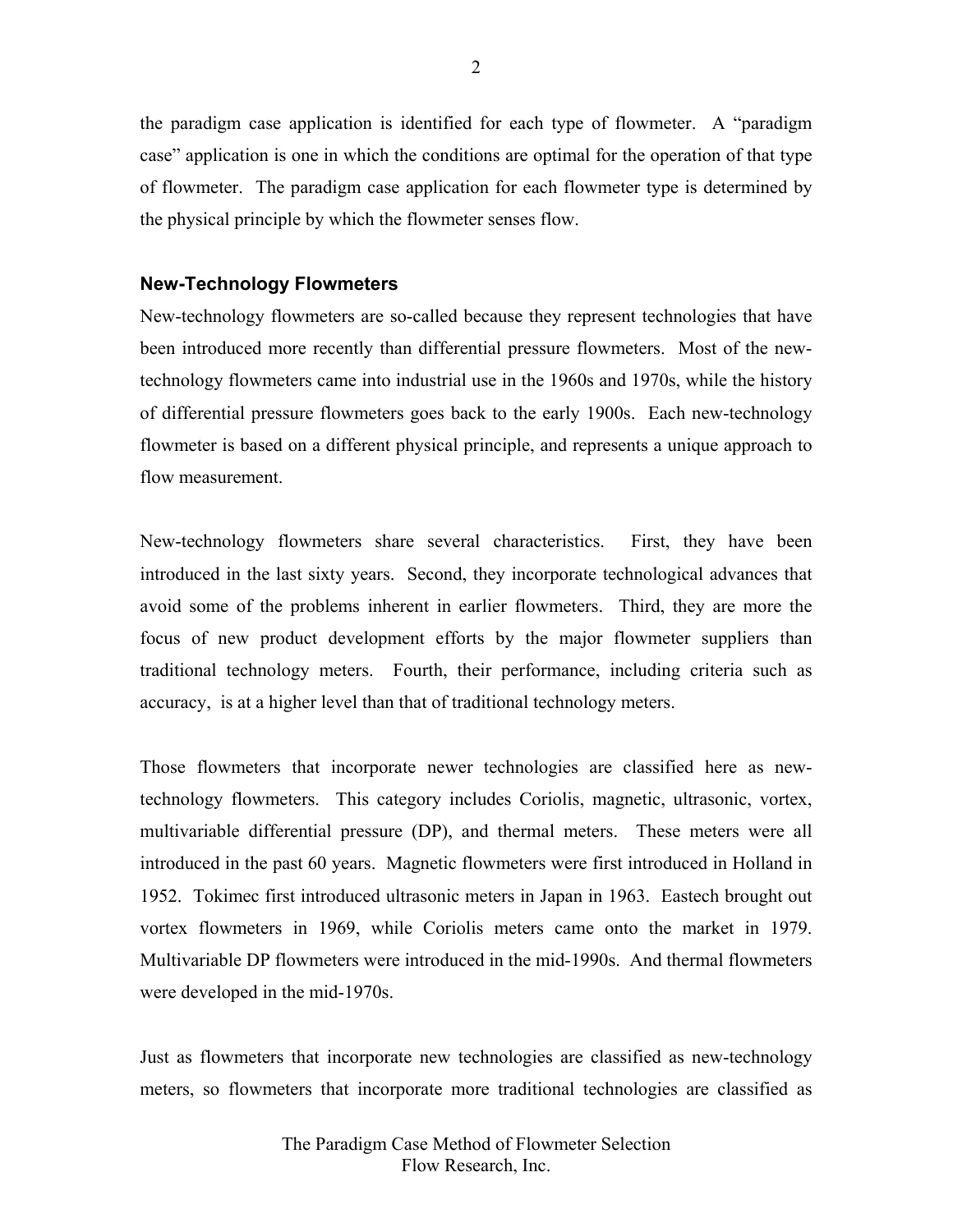traditional technology meters. These include differential pressure, turbine, positive displacement, thermal, and variable area meters. As a group, these meters have been around longer than the new-technology meters. They generally have higher maintenance requirements than new-technology flowmeters. And while suppliers continue to bring out enhanced traditional technology flowmeters, they are less the focus of new product development than new-technology meters.

Included in the traditional technology category are differential pressure (DP), turbine, positive displacement, open channel, thermal, and variable area meters. The history of DP meters goes back to the early 1900s, while the beginnings of the turbine meter go back to at least the mid-1800s. Many of the problems inherent in DP meters are related to the primary elements that they use to measure flow. For example, orifice plates are subject to wear, and can also be knocked out of position by impurities in the flowstream. Turbine and positive displacement meters have moving parts that are subject to wear. The accuracy levels of open channel, thermal, and variable area meters are significantly lower than that of new-technology flowmeters.

## **Coriolis Flowmeters**

Coriolis flowmeters are named after the French mathematician Gustave Coriolis. In 1835, Coriolis showed that an inertial force must be taken into account when describing the motion of bodies in a rotating frame of reference. The earth is commonly used as an example of this Coriolis force. Because the earth is rotating, an object thrown from the North or South Pole towards the equator will appear to deviate from its intended path.

Coriolis flowmeters are composed of one or more vibrating tubes, usually bent. The fluid to be measured passes through the vibrating tubes. The fluid accelerates as it passes towards the point of maximum vibration and decelerates as it leaves this point. The result is a twisting motion in the tubes. The degree of twisting motion is directly proportional to the fluid's mass flow. Position detectors sense the positions of the tubes. While most Coriolis flowmeter tubes are bent, and a variety of designs are available, some manufacturers have also introduced straight-tube Coriolis flowmeters.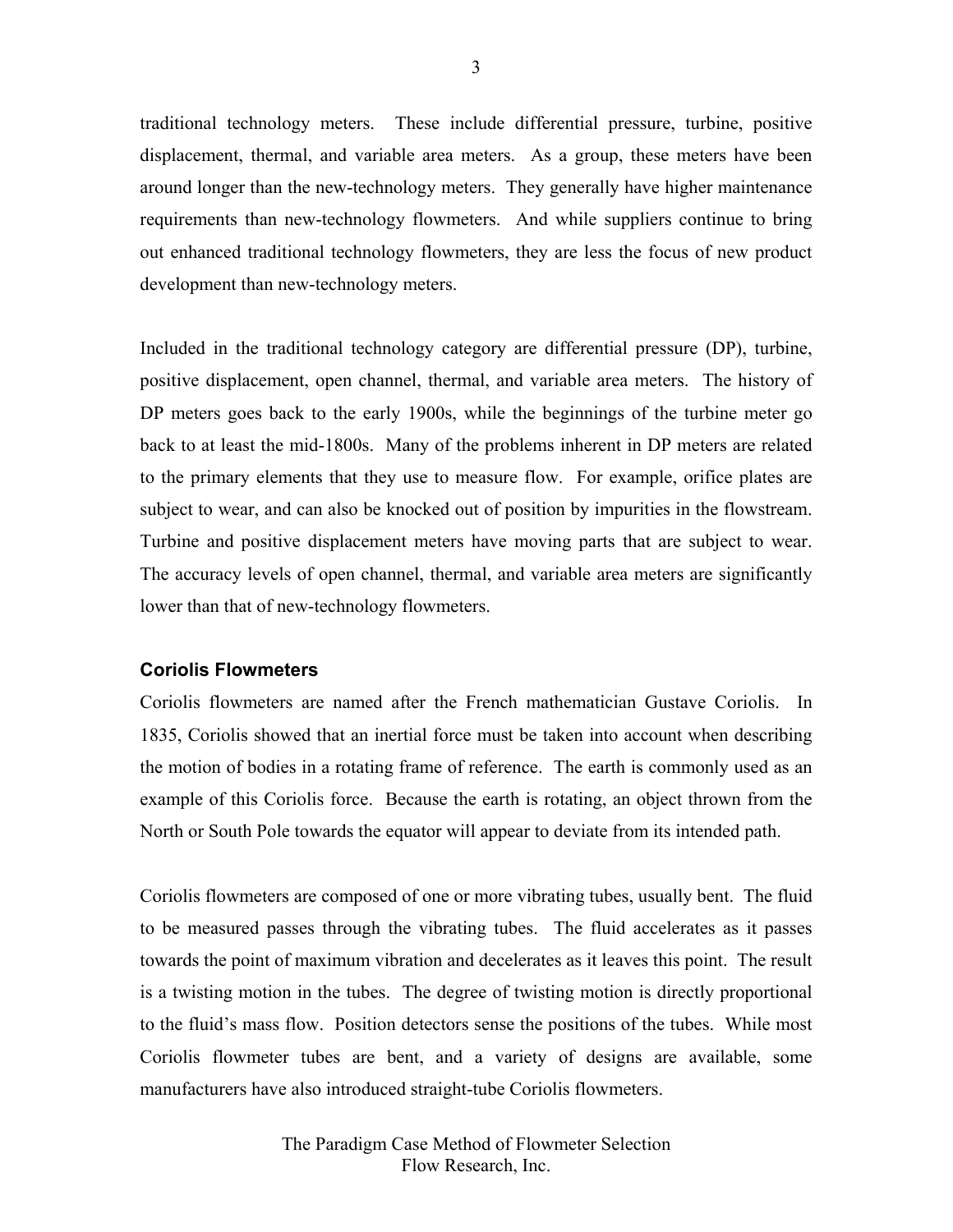Straight-tube flowmeters work on the same principle as do the bent-tube meters. The inertia of the fluid causes acceleration of fluid particles in the first half of the flowmeter, and deceleration of fluid particles in the second half of the meter. This inertia generates a Coriolis force that slightly distorts the measuring tube. This distortion, which is detected by special sensors, is proportional to mass flowrate. Because the oscillatory properties of the measuring tube vary with temperature, temperature is continuously measured so that the necessary adjustments can be made in the measurement.

It is often said that Coriolis flowmeters measure mass flow "directly", unlike other flowmeters that calculate mass flow by using an inferred density value. Volumetric flow (Q) is calculated by multiplying the cross-sectional area of a pipe by the fluid's average velocity. Mass flow is then determined by multiplying volumetric flow (Q) by the density of the fluid. Some multivariable flowmeters measure the pressure and temperature of the process fluid, and then use these values to infer fluid density. Mass flow can then be calculated.

Coriolis flowmeters are used on both liquids and gases. While they are highly accurate, they are limited in size to six inches or less, with a few exceptions. Coriolis flowmeters have relatively high initial cost, although some models are now available in the \$3,000 range. Their high initial cost is offset by their normally low maintenance costs. Coriolis meters can handle some fluids with varying densities that cannot be measured by other flowmeters.

**Paradigm Case Application.** The paradigm case application for Coriolis meters is with **clean liquids and gases flowing sufficiently fast to operate the meter through pipes two inches or less in diameter**. The primary limitation on Coriolis meters is size, since they become quite unwieldy in sizes over two inches. While three-inch and four-inch Coriolis meters are available, conditions are not ideal for meters of these diameters, due to the required size of the meter. Some low-pressure gases do not have sufficient density to operate Coriolis flowmeters. One advantage of Coriolis meters is that the same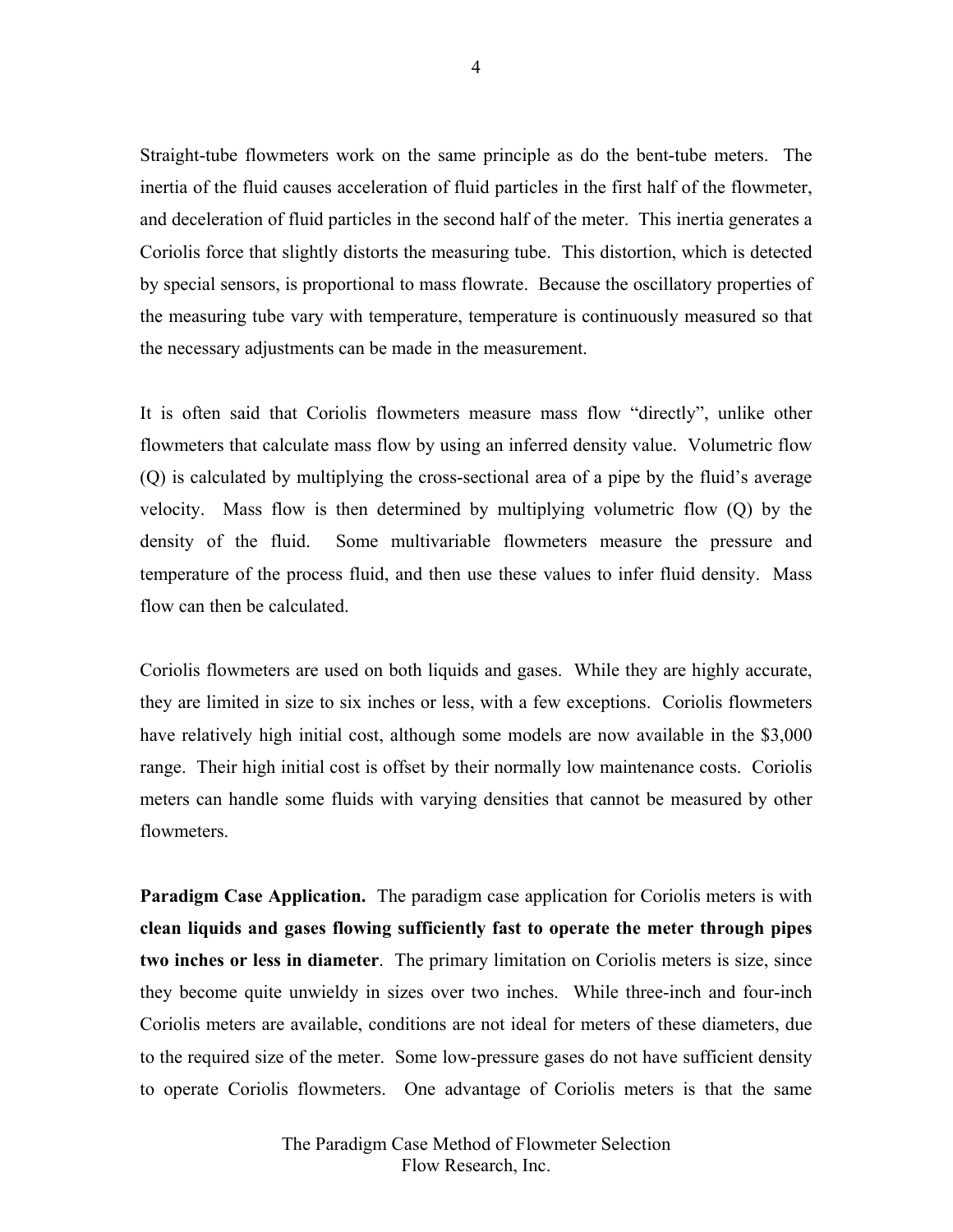flowmeter can be used to measure different types of fluids, including fluids of different density. Coriolis meters can measure the mass flow of slurries and dirty liquids, but these fluids should be measured at relatively low flowrates to minimize meter wear.

#### **Magnetic Flowmeters**

Magnetic flowmeters use Faraday's Law of Electromagnetic Induction. According to this principle, a voltage is generated in a conductive medium when it passes through a magnetic field. This voltage is directly proportional to the density of the magnetic field, the length of the conductor, and the velocity of the conductive medium. In Faraday's Law, these three values are multiplied together, along with a constant, to yield the magnitude of the voltage.

Magnetic flowmeters use wire coils mounted onto or outside of a pipe. A voltage is then applied to these coils, generating a magnetic field inside the pipe. As the conductive liquid passes through the pipe, a voltage is generated and detected by electrodes, which are mounted on either side of the pipe. The flowmeter uses this value to compute the flowrate.

Magnetic flowmeters are used to measure the flow of conductive liquids and slurries, including paper pulp slurries and black liquor. Their main limitation is that they cannot measure hydrocarbons (which are nonconductive), and hence are not widely used in the petroleum industry. "Magmeters," as they are often called, are highly accurate and do not create pressure drop. Their initial purchase cost is relatively high, though most magmeters are priced lower than equivalent Coriolis meters.

**Paradigm Case Application.** The paradigm case application for magmeters involves **conductive fluids flowing through a full pipe that do not contain materials that damage the liner or coat the electrodes.** The most obvious and serious limitation on the use of magnetic flowmeters is that they only work with conductive fluids. This principle works with conductive liquids but not with gases or steam, so magmeters only work with conductive liquids. Because they compute flowrate based on velocity times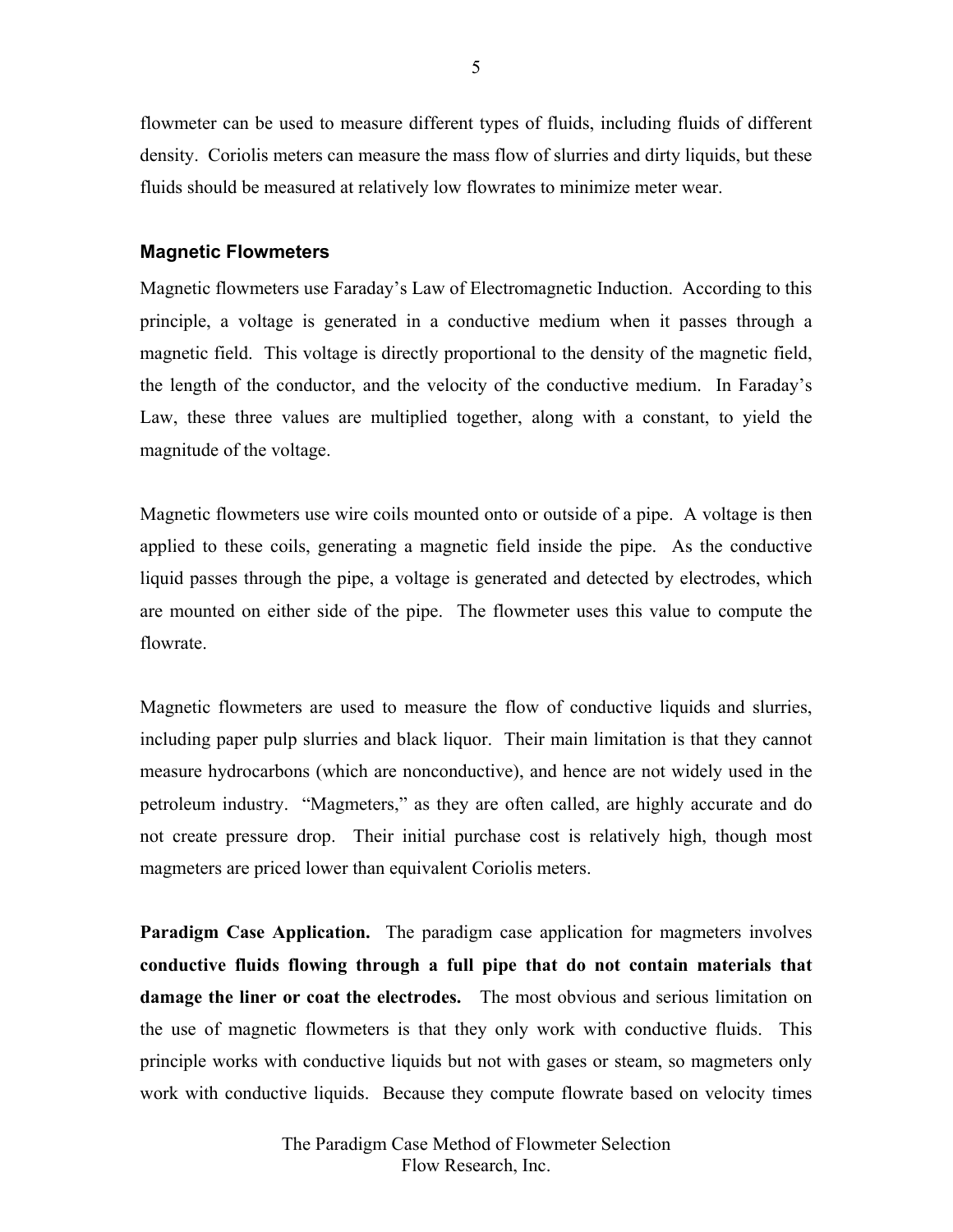area, accurate readings require that the pipe be full. In addition, electrode coating and liner damage can degrade the accuracy of magnetic flowmeters.

#### **Ultrasonic Flowmeters**

Ultrasonic flowmeters were first introduced for industrial use in 1964. There are two main types of ultrasonic flowmeters: transit time and Doppler. Transit time ultrasonic meters have both a sender and a receiver. They send an ultrasonic signal across a pipe at an angle and measure the time it takes for the signal to travel from one side of the pipe to the other. When the ultrasonic signal travels with the flow, it travels faster than when it travels against the flow. The ultrasonic flowmeter determines how long it takes for the signal to cross the pipe in one direction, and then determines how long it take the signal to cross the pipe in the reverse direction. The difference between these times is proportional to flowrate. Transit time ultrasonic flowmeters are mainly used for clean liquids.

Doppler ultrasonic flowmeters also send an ultrasonic signal across the pipe. However, instead of sending it to a receiver on the other side of the pipe, the signal is reflected off particles traveling in the flowstream. These particles are traveling at the same speed as the flow. As the signal passes through the stream, its frequency shifts in proportion to the mean velocity of the fluid. A receiver detects the reflected signal and measures its frequency. The meter calculates flow by comparing the generated and detected frequencies. Doppler ultrasonic flowmeters are used with dirty liquids or slurries.

Ultrasonic flowmeters are used with both liquids and gases. One significant development in the area was the approval by the American Gas Association (AGA) in June 1998 of criteria for using ultrasonic flowmeters for custody transfer of natural gas. This approval gave a major boost to the ultrasonic market in the oil production and transportation industry. Only multipath flowmeters are approved for use in custody transfer. Most multipath flowmeters use four to six different paths of ultrasonic signals to determine flowrate.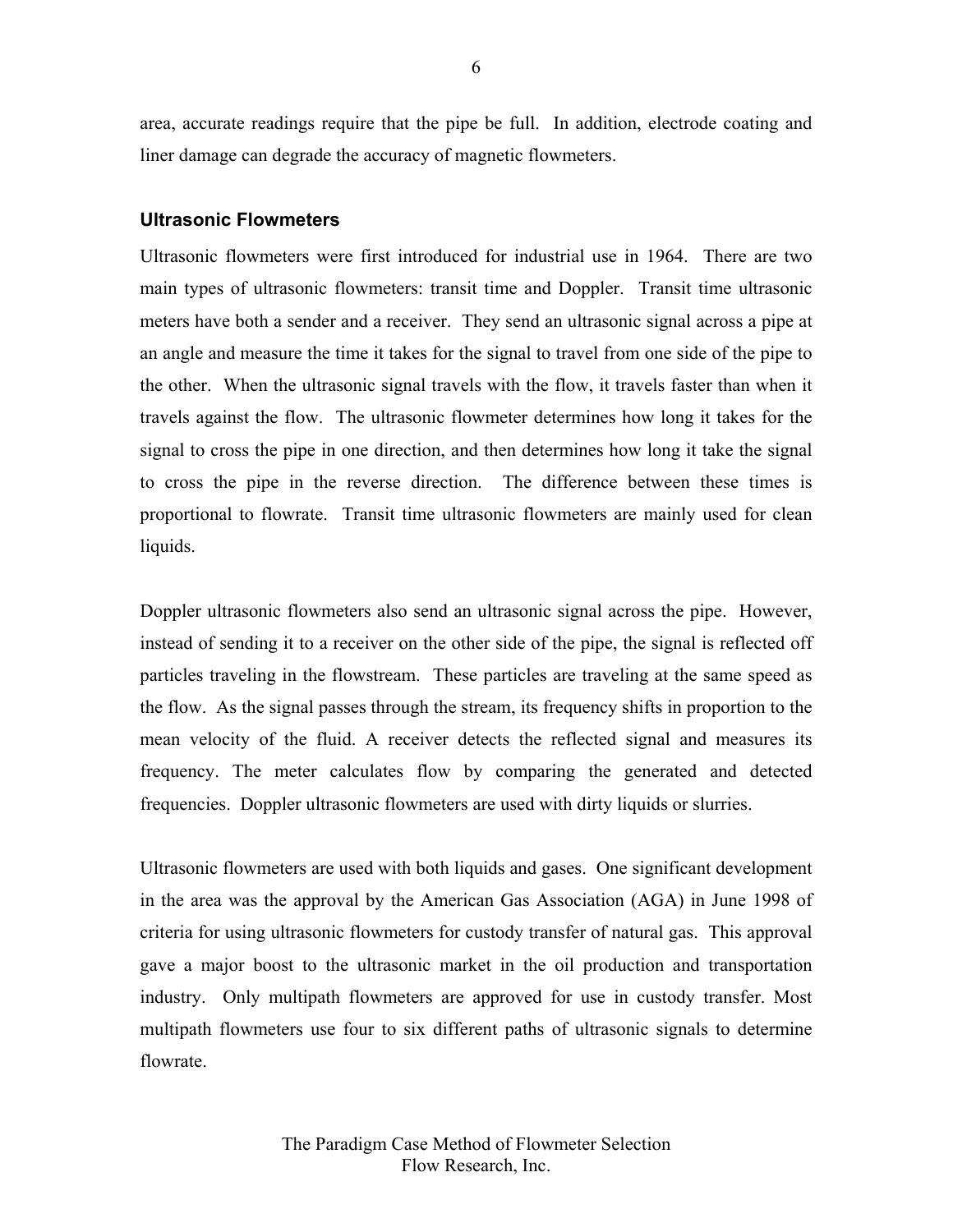Multipath ultrasonic flowmeters use multiple pairs of sending and receiving transducers to determine flowrate. The transducers alternate in their function as sender and receiver over the same path length. The flowrate is determined by averaging the values given by the different paths, providing greater accuracy than single path meters.

**Paradigm Case Application**. The paradigm case application for transit time ultrasonic flowmeters is **clean, swirl-free liquids and gases of known velocity profile**. The need for high accuracy may require the use of a multipath meter. The most important constraint on ultrasonic flowmeters is that the fluid be clean, although today's transit time meters can tolerate some impurities. A single-path ultrasonic meter calculates flowrate based on a single path thorough the pipe, making it susceptible to flow profile aberrations. Multipath flowmeters are more accurate, since they use multiple paths to make the flow calculation, usually between four and six paths. Ultrasonic flowmeters can handle liquids and gases. They can be affected by swirl.

Ultrasonic flowmeters are available as in-line and clamp-on models. The paradigm case application for clamp-on models requires taking characteristics of the pipe into account, as well as fluid characteristics.

## **Vortex Flowmeters**

Vortex flowmeters employ a principle called the von Karman effect. According to this principle, flow will alternately generate vortices when passing by a bluff body. A bluff body has a broad, flat front. In a vortex meter, the bluff body is a piece of material with a broad, flat front that is mounted at right angles to the flowstream. Flow velocity is proportional to the frequency of the vortices. Flowrate is calculated by multiplying the area of the pipe times the velocity of the flow.

In some cases, vortex meters require the use of straightening vanes or a specified length of straight upstream piping to eliminate distorted flow patterns and swirl. Low flowrates present a problem for vortex meters, because low flowrates generate vortices irregularly. The accuracy of vortex meters is from medium to high, depending on model and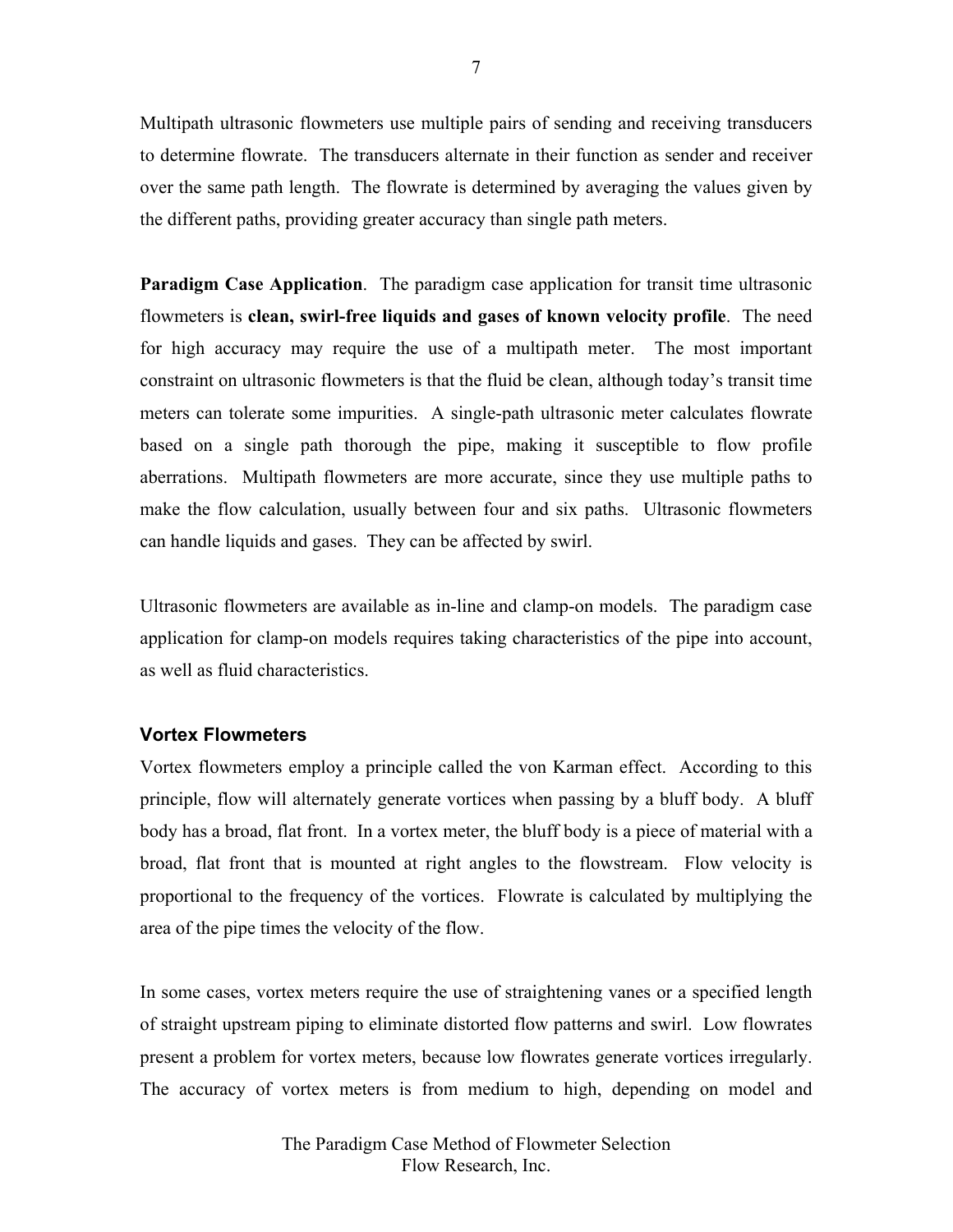manufacturer. In addition to liquid and gas flow measurement, vortex flowmeters are widely used to measure steam flow.

**Paradigm Case Application**. Paradigm case applications for vortex meters are **clean, low viscosity, swirl-free fluids flowing at medium to high–speed**. Because formation of vortices is irregular at low flowrates, ideal conditions for vortex flowmeters include medium to high flowrates. Since swirls can interfere with the accuracy of the reading, the stream should be swirl-free. Any corrosion, erosion, or deposits that affect the shape of the bluff body can shift the flowmeter calibration, so vortex meters work best with clean liquids. Vortex meters also work best with low-viscosity fluids.

Table 3-1 summarizes the advantages and disadvantages of DP and new-technology flowmeters, along with some additional application criteria. The characteristics of the main types of DP flowmeters and various primary element types are also included in this table.

Table 3-2 summarizes the operating principles of new-technology flowmeters. Because users often need to choose between new-technology and some type of DP flowmeters, the table also summarizes the main types of DP flowmeters.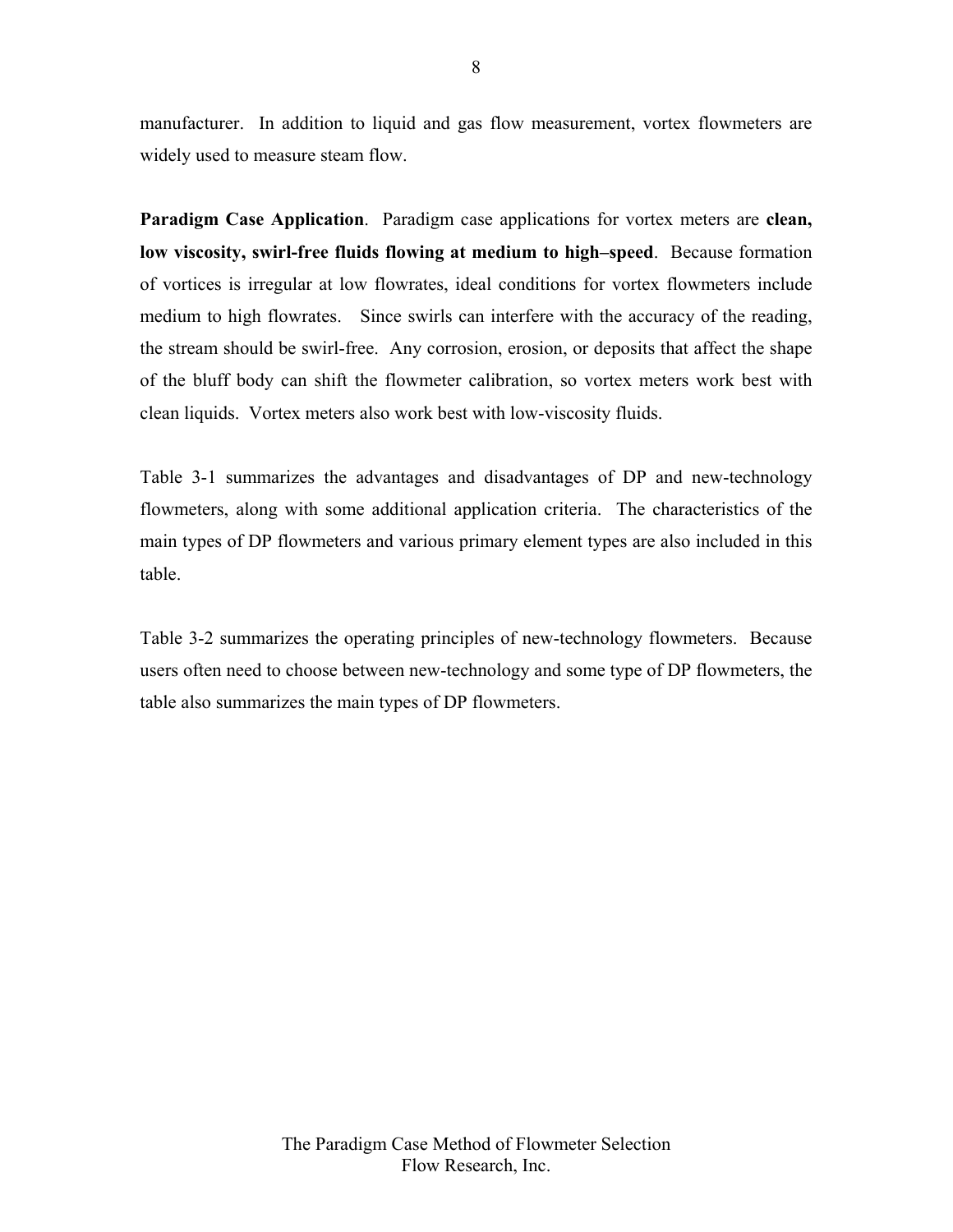**Table 3-1 Advantages and Disadvantages of DP and New-Technology Flowmeters** 

| <b>Flowmeter Type</b>      | <b>Advantages</b>                                                                                  | <b>Disadvantages</b>                                                                                    | Liquid,<br>Steam, or<br>Gas | <b>Pipe Size</b>             | <b>Comment</b>                        |
|----------------------------|----------------------------------------------------------------------------------------------------|---------------------------------------------------------------------------------------------------------|-----------------------------|------------------------------|---------------------------------------|
| DP-Orifice Plate           | Low initial<br>cost;<br>Ease of<br>installation;<br>Well<br>understood                             | Limited range;<br>Permanent<br>pressure drop;<br>Uses square<br>root method to<br>calculate<br>flowrate | Liquid,<br>Steam, Gas       | $\frac{1}{2}$ inch and<br>up | Most<br>traditional<br>meter          |
| DP-Venturi Tube            | Suitable for<br>clean and<br>dirty liquids;                                                        | Can be<br>unwieldy and<br>difficult to<br>install due to<br>size                                        | Liquid, Gas                 | 2-30 inches                  | Greater size<br>for gas               |
| DP-Pitot Tube              | Low cost;<br>Virtually no<br>pressure<br>drop                                                      | Low accuracy;<br>Limited<br>sampling                                                                    | Liquid, Gas                 | $> 1$ inch                   | Measures<br>only at a<br>single point |
| DP-Averaging<br>Pitot Tube | More<br>accurate<br>than single<br>Pitot tube;<br>Virtually no<br>pressure<br>drop                 | Limited range;<br>Not suitable for<br>dirty fluids                                                      | Liquid, Gas                 | $> 1$ inch                   | Available as<br>Annubar               |
| <b>DP Flow Nozzle</b>      | Good for<br>high<br>velocity<br>fluids;<br>Handles<br>dirty fluids<br>better than<br>orifice plate | High initial<br>cost;<br>Difficult to<br>remove for<br>inspection and<br>cleaning                       | Steam                       | 2-30 inches                  | Used for<br>steam<br>applications     |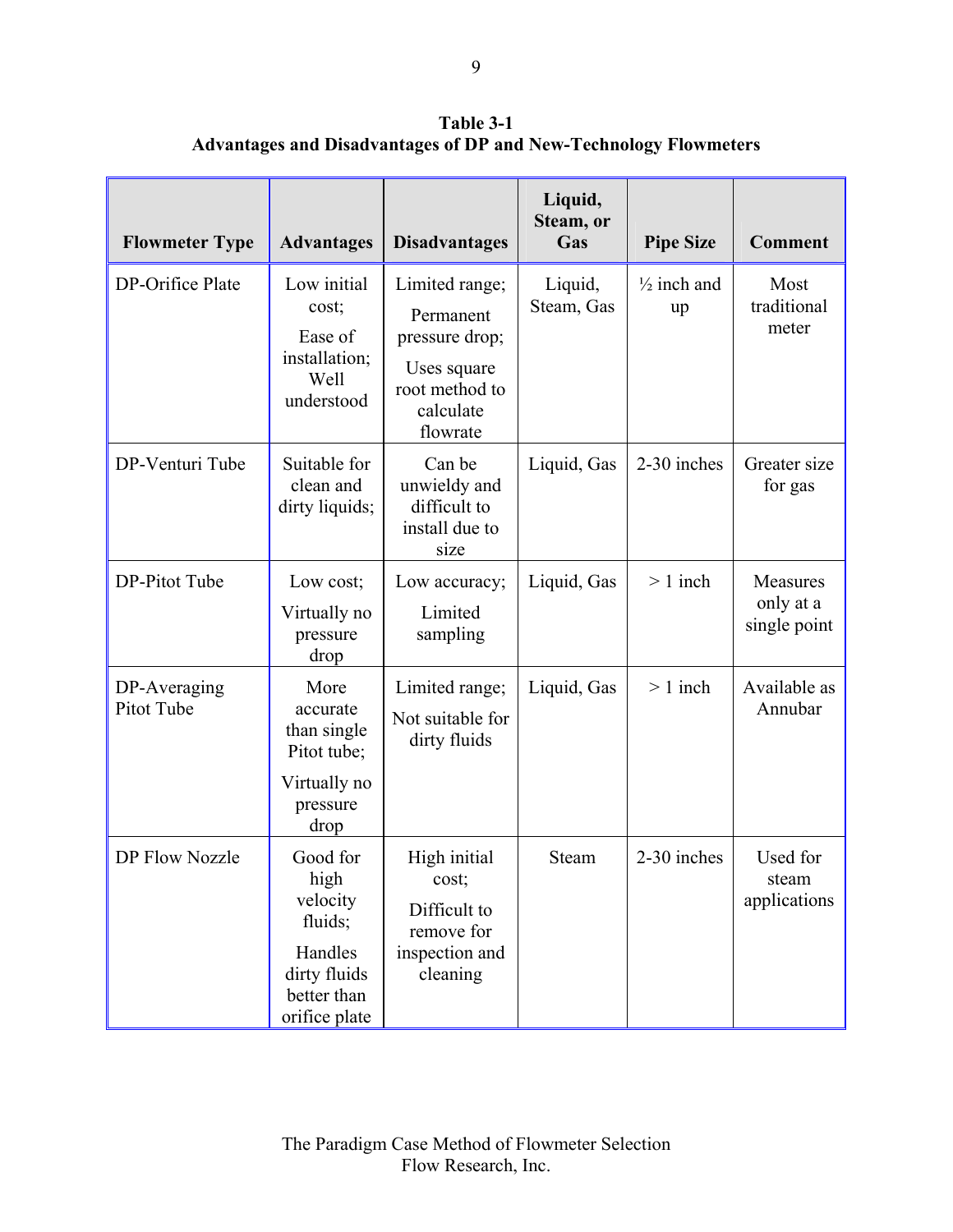**Table 3-1 Advantages and Disadvantages of DP and New-Technology Flowmeters (Cont.)** 

| <b>Flowmeter</b><br><b>Type</b>                   | <b>Advantages</b>                                                        | <b>Disadvantages</b>                                                                                                                     | Liquid, Steam,<br>or Gas | <b>Pipe Size</b>                   | <b>Comment</b>                                                                              |
|---------------------------------------------------|--------------------------------------------------------------------------|------------------------------------------------------------------------------------------------------------------------------------------|--------------------------|------------------------------------|---------------------------------------------------------------------------------------------|
| Coriolis                                          | High<br>accuracy;<br>Measures<br>mass flow<br>directly                   | Not available for<br>pipe sizes over six<br>inches;<br>High initial cost;<br>Sensitive to<br>vibration                                   | Liquid, Gas              | $1/16$ inch<br>to 6 inches         | Measures mass<br>flow directly                                                              |
| Magnetic                                          | Obstruction-<br>less;<br>High<br>accuracy;<br>No pressure<br>drop        | Cannot meter<br>nonconductive<br>fluids (e.g.,<br>hydrocarbons);<br>Relatively high<br>initial cost;<br>Electrodes subject<br>to coating | Liquid                   | $1/10$ to $100$<br>inches          | Limited use in<br>the petroleum<br>industry<br>because it does<br>not meter<br>hydrocarbons |
| Ultrasonic-<br>Single Path<br><b>Transit Time</b> | High<br>accuracy;<br>Nonintrusive                                        | High initial cost;<br>Requires clean<br>fluids;<br>Sensitive to swirl                                                                    | Liquid, Gas              | $\frac{1}{2}$ inch and<br>up       | Used for check<br>metering<br>applications                                                  |
| Ultrasonic-<br>Multipath<br><b>Transit Time</b>   | High<br>accuracy;<br>Nonintrusive                                        | High initial cost;<br>Requires clean<br>fluids;<br>Sensitive to swirl                                                                    | Liquid, Gas              | 4 inches to<br>36 inches           | Approved for<br>custody transfer<br>of natural gas                                          |
| Ultrasonic-<br>Doppler                            | Low-medium<br>accuracy;<br>Operates on<br>dirty liquids;<br>Nonintrusive | Low-medium<br>accuracy                                                                                                                   | Liquid                   | $\frac{1}{2}$ inch and<br>up       | Limited<br>accuracy but<br>one of few<br>meters designed<br>for dirty liquids               |
| Vortex                                            | Medium-<br>high accuracy                                                 | Vibration can affect<br>accuracy;<br>Lacks industry<br>approvals                                                                         | Liquid, Steam,<br>Gas    | $\frac{1}{2}$ inch to<br>12 inches | Widely used for<br>steam<br>measurement                                                     |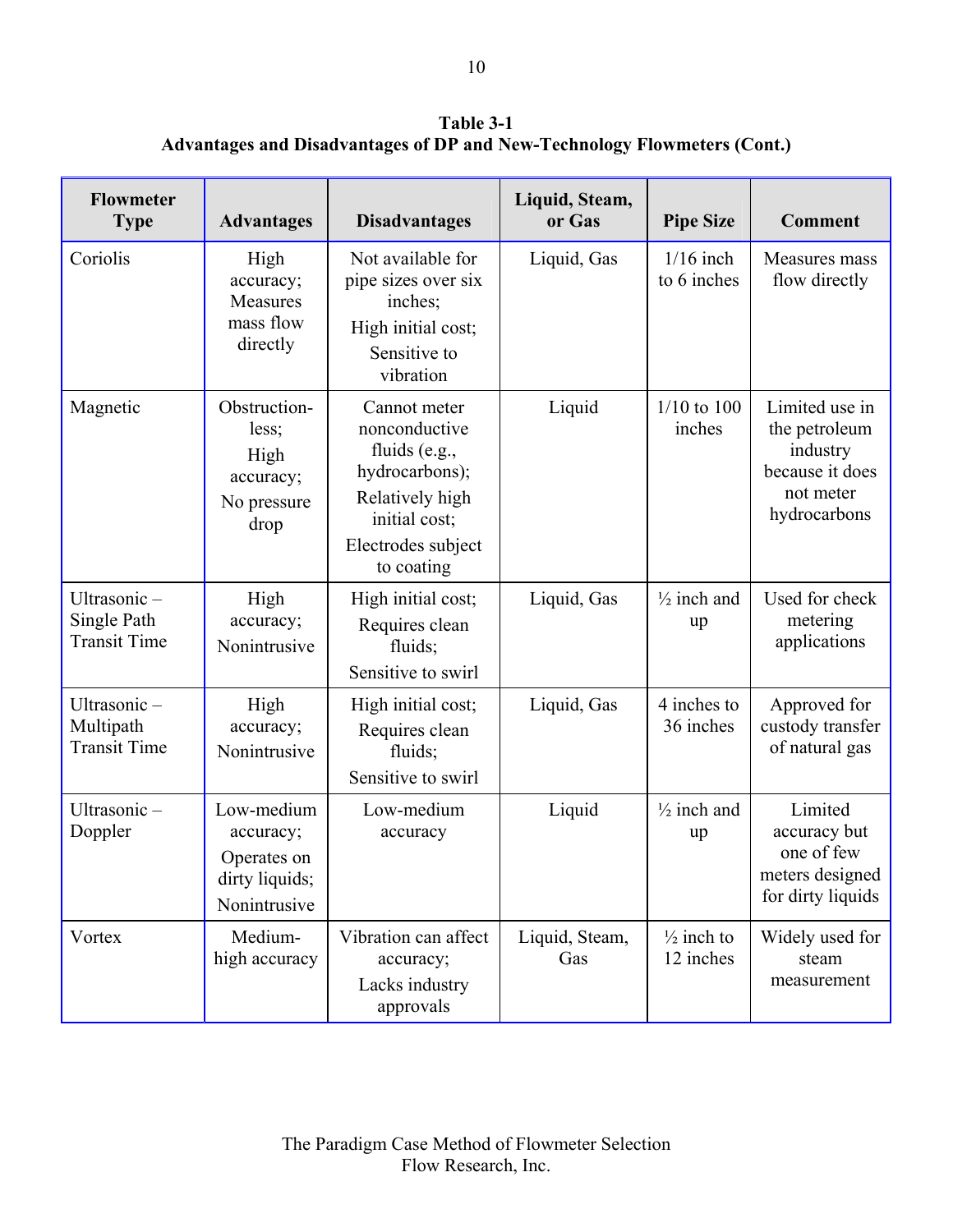**Table 3-2 New-Technology and DP Flowmeter Principles of Operation** 

| <b>Flowmeter Type</b>                                | <b>Technology</b>                                                                                                                                                                                                                                  |  |  |
|------------------------------------------------------|----------------------------------------------------------------------------------------------------------------------------------------------------------------------------------------------------------------------------------------------------|--|--|
| Coriolis                                             | Fluid is passed through a vibrating tube; this causes the tube to<br>twist. Mass flow is proportional to the amount of twisting by the<br>tube                                                                                                     |  |  |
| Magnetic                                             | Creates a magnetic field within a pipe, typically using electrical<br>coils. As electrically conductive fluid moves through the pipe, it<br>generates a voltage. Flowrate is proportional to amount of<br>voltage, which is detected by electrodes |  |  |
| <b>Ultrasonic-Single Path</b><br><b>Transit Time</b> | Measures the time it takes for an ultrasonic pulse or wave to<br>travel from one side of a pipe to the other. This time is<br>proportional to flowrate.                                                                                            |  |  |
| Ultrasonic - Multipath<br><b>Transit Time</b>        | Uses multiple ultrasonic paths to calculate flowrate; typical<br>paths are two to six.                                                                                                                                                             |  |  |
| Ultrasonic - Doppler                                 | Calculates flowrate based on the shift in frequency observed<br>when ultrasonic waves bounce off particles in the flowstream                                                                                                                       |  |  |
| Vortex                                               | A bluff body is placed in a flowstream; as flow passes this bluff<br>body, vortices are generated. The flowmeter counts the number<br>of vortices, and flowrate is proportional to the frequency of<br>vortices generated.                         |  |  |
| DP-Orifice Plate                                     | A flat metal plate with an opening in it; a DP transmitter<br>measures pressure drop and calculates flow rate                                                                                                                                      |  |  |
| DP-Venturi Tube                                      | A flow tube with a tapered inlet and a diverging exit; a DP<br>transmitter measures pressure drop and calculates flowrate                                                                                                                          |  |  |
| DP-Pitot Tube                                        | An L-shaped tube inserted into a flowstream that measures<br>impact and static pressure; the opening of the L-shaped tube<br>faces directly into the flowstream. The difference between<br>impact and static pressure is proportional to flowrate. |  |  |
| DP-Averaging Pitot Tube                              | A Pitot Tube having multiple ports to measure impact and static<br>pressure at different points. Flowrate is calculated by DP<br>transmitter based on average of difference in pressure readings<br>at different points.                           |  |  |
| <b>DP-Flow Nozzle</b>                                | A flow tube with a smooth entry and sharp exit; flow tate is<br>calculated based on difference between upstream and<br>downstream pressure                                                                                                         |  |  |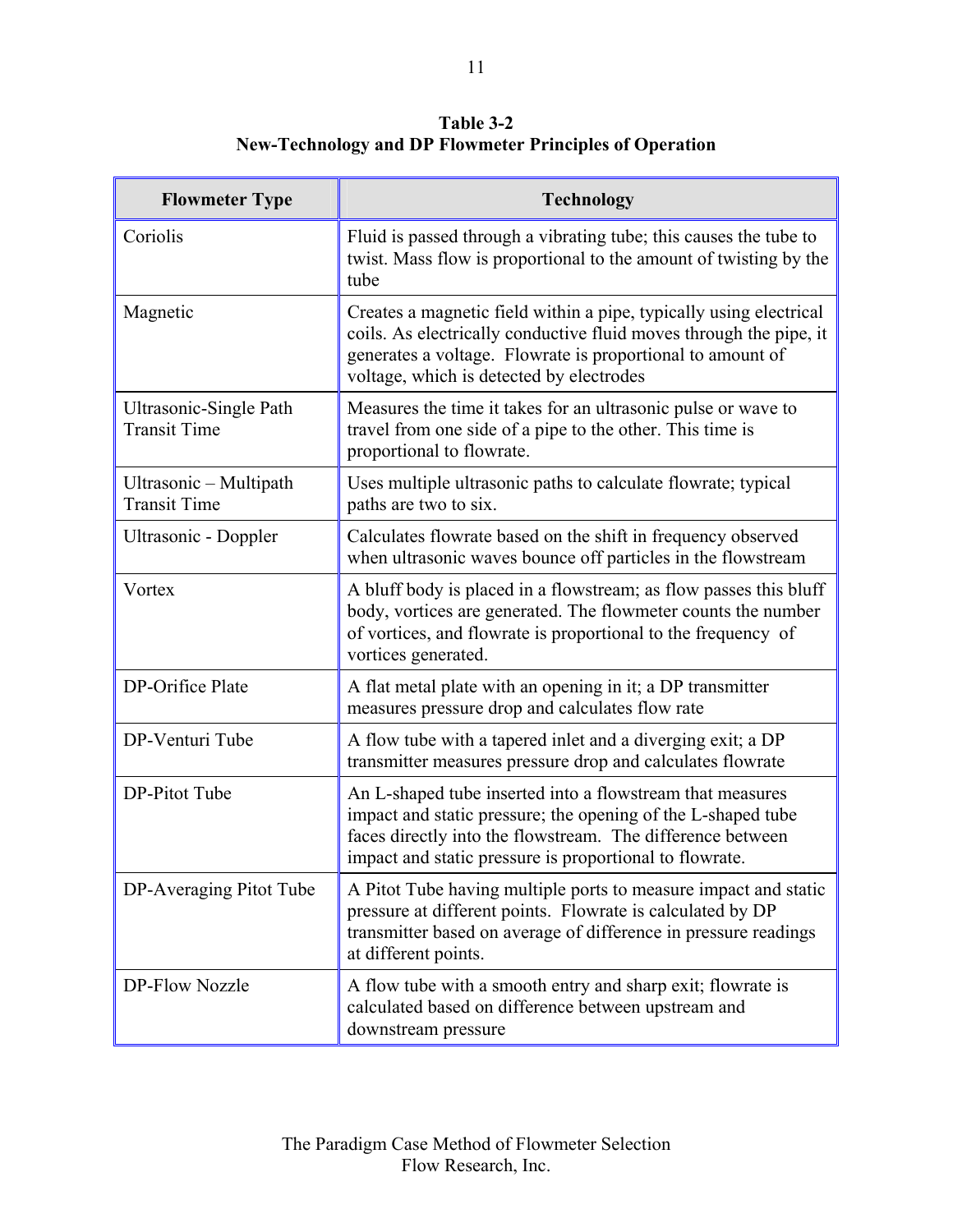#### **Paradigm Case Selection Method**

While various selection methods have been devised, this chapter presents a step-by-step method that begins by matching the application involved with the paradigm case applications for various types of flowmeters. It then advocates looking at application, performance, cost, and supplier criteria in order to select a flowmeter. A statement of this paradigm case method follows. Table 3-3 sums up the paradigm case conditions for newtechnology flowmeters.

- 1. Every type of flowmeter is based on a physical principle that correlates flow with some set of conditions. This principle determines the paradigm case application for this type of flowmeter. When selecting a flowmeter, begin by selecting the types of flowmeters whose **paradigm case applications** are close to your own.
- 2. Make a list of **application criteria** that relate to the flow measurement you wish to make. These conditions may include type of fluid (liquid, steam, gas, slurry), type of measurement (volumetric or mass flow), pipe size, process pressure, process temperature, condition of fluid (clean or dirty), flow profile considerations, fluid viscosity, fluid density, Reynolds number constraints, range, and others. From those types of flowmeters selected in step 1, select those that best meet these application criteria.
- 3. Make a list of **performance criteria** that apply to the flowmeter you wish to select. These include reliability, accuracy, repeatability, range, and others. From those types of flowmeters selected in step 2, select the ones that meet these performance criteria.
- 4. Make a list of **cost criteria** that apply to your flowmeter selection. These include initial cost, cost of ownership, installation cost, maintenance cost, and others. From the types of flowmeters chosen in step 3, select the types that meet your cost conditions.
- 5. Make a list of **supplier criteria** that govern your selection of a flowmeter supplier. These include type of flowmeter, company location, service,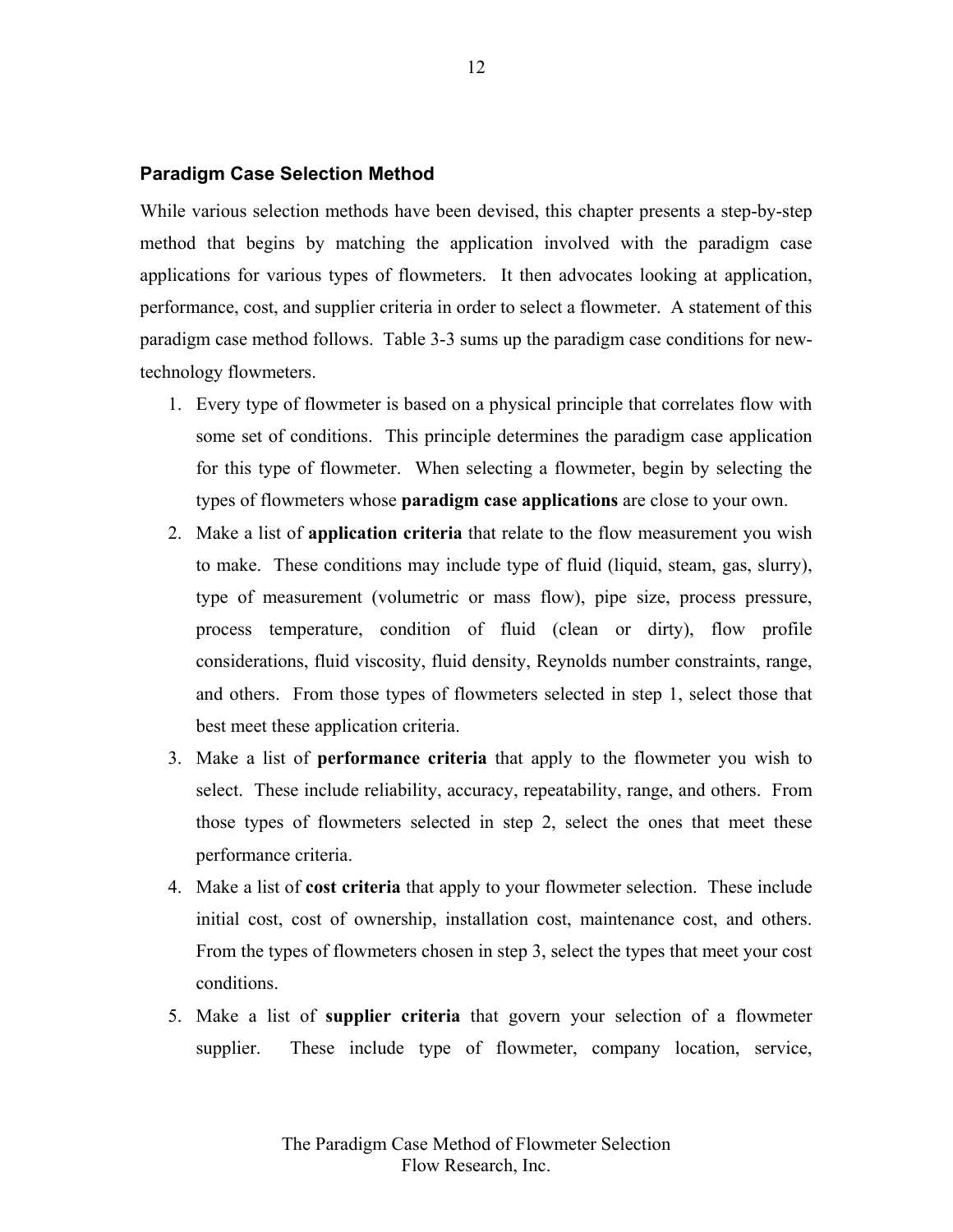responsiveness, training, internal requirements, and others. From the types of flowmeters listed in step 4, select the suppliers that meet your criteria.

6. For the final step, review the meters that are left as a result of step 4 and the suppliers listed as a result of step 5. Review the application, performance, and cost conditions for the remaining flowmeter types, and select the one that best meets all these conditions. Now select the best supplier for this flowmeter from those suppliers listed as a result of step 5.

## **Table 3-3 Paradigm Case Conditions for New-Technology Flowmeters**

| <b>Type of Flowmeter</b>     | <b>Paradigm Case Conditions</b>                                                                                                          | Comment                                                            |  |
|------------------------------|------------------------------------------------------------------------------------------------------------------------------------------|--------------------------------------------------------------------|--|
| Coriolis                     | Clean liquids and gases flowing<br>sufficiently fast through pipes two<br>inches or less in diameter.                                    | Measure mass flow<br>directly; some provide<br>density measurement |  |
| Magnetic                     | Conductive liquids flowing through full<br>pipes that do not contain materials that<br>could damage the liner or coat the<br>electrodes. | Do not work with gas<br>or steam                                   |  |
| Ultrasonic - Transit<br>Time | Clean, swirl-free liquids and gases of<br>known profile                                                                                  | High accuracy may<br>require the use of a<br>multipath meter       |  |
| Vortex                       | Clean, low viscosity, swirl-free, medium<br>to high-speed fluids.                                                                        | Work for liquids, gas,<br>and steam                                |  |

The above discussion identifies the paradigm case conditions for these four newtechnology flowmeters. An application may fit the paradigm case for more than one flowmeter, although not always.

Surveys of flowmeter users consistently show that reliability and accuracy are the two performance criteria that are rated highest in importance by users when selecting flowmeters. Among new-technology flowmeters, Coriolis flowmeters provide the highest accuracy, followed by ultrasonic and magnetic meters. In terms of cost, many users are now distinguishing between purchase cost and cost of ownership. As a result,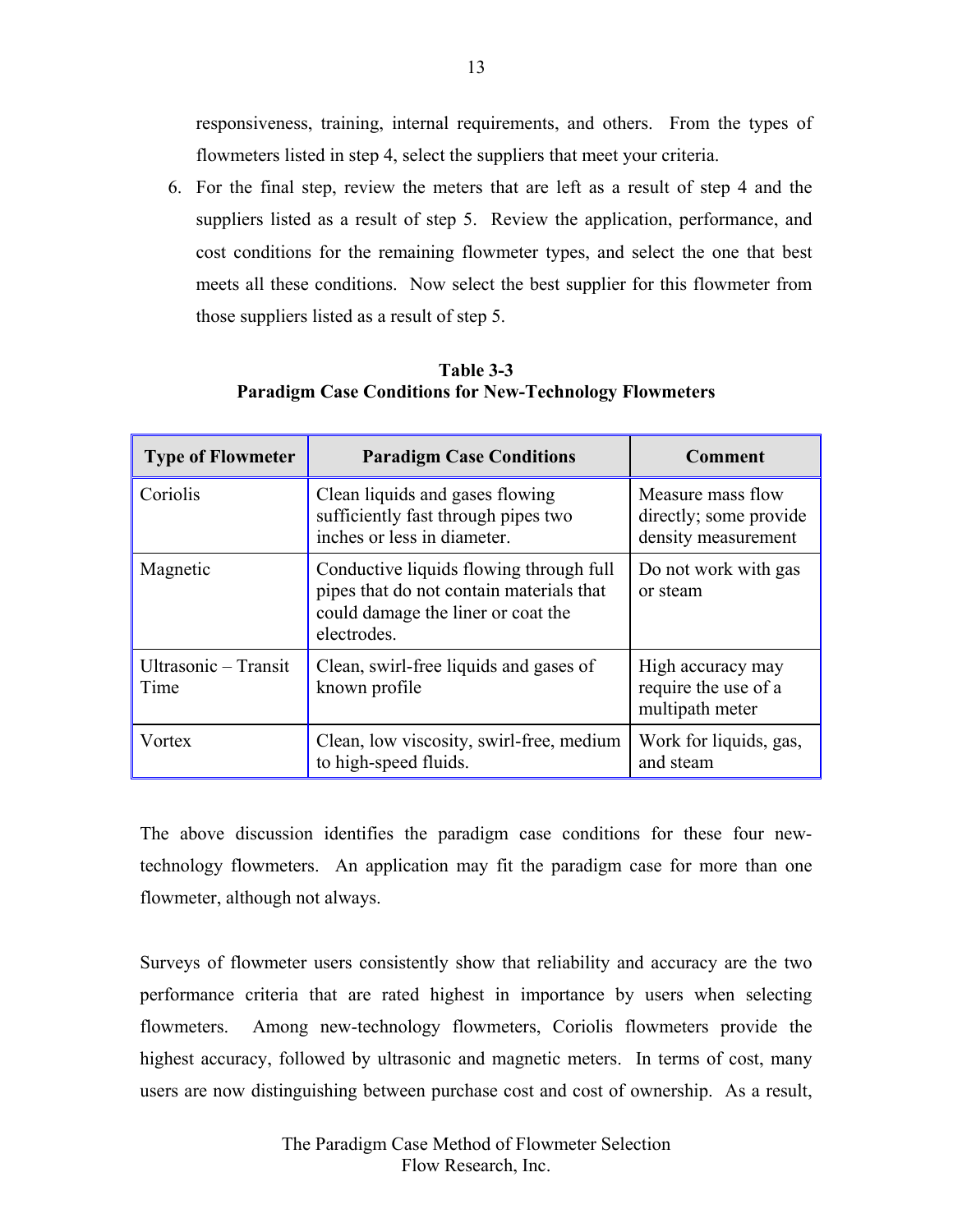they may be willing to pay more for a flowmeter if it promises reduced maintenance costs.

How are decisions actually made in a plant about what flowmeter to buy? Often, users choose to replace like with like, for several reasons. Often, inventories of parts and supplies are built up in a plant based on a particular type of flowmeter. It can be very expensive to train personnel to install, use, and maintain a new type of flowmeter. Changing flowmeter types sometimes means changing flowmeter suppliers, which can be difficult.

The above helps to explain why differential pressure flowmeters still have the largest installed base of any flowmeter type. The battle for the hearts and minds of users is largely between the suppliers of new-technology flowmeters and the suppliers of differential pressure flowmeters. It is less of a battle among the suppliers of newtechnology flowmeters, although new lower-cost Coriolis flowmeters may begin to impinge on the magmeter market.

Multivariable flowmeters represent one way that differential pressure flowmeter suppliers are responding to the challenge of new-technology flowmeters. Multivariable flowmeters usually measure pressure and temperature, in addition to flow. Multivariable vortex and multivariable magnetic flowmeters have also been developed, and it is likely that more types of multivariable flowmeters will be introduced in the future. This ongoing drama is definitely worth watching.

## **About the Author**

Jesse Yoder, PhD, is president of Flow Research, Inc. in Wakefield, Massachusetts (www.flowresearch.com), a company he founded in 1998. He has nineteen years' experience as an analyst and writer in process control. Yoder specializes in flowmeters and other field devices, including pressure, level, and temperature products. He has written over 65 market research studies in industrial automation and process control, and has published numerous journal articles.